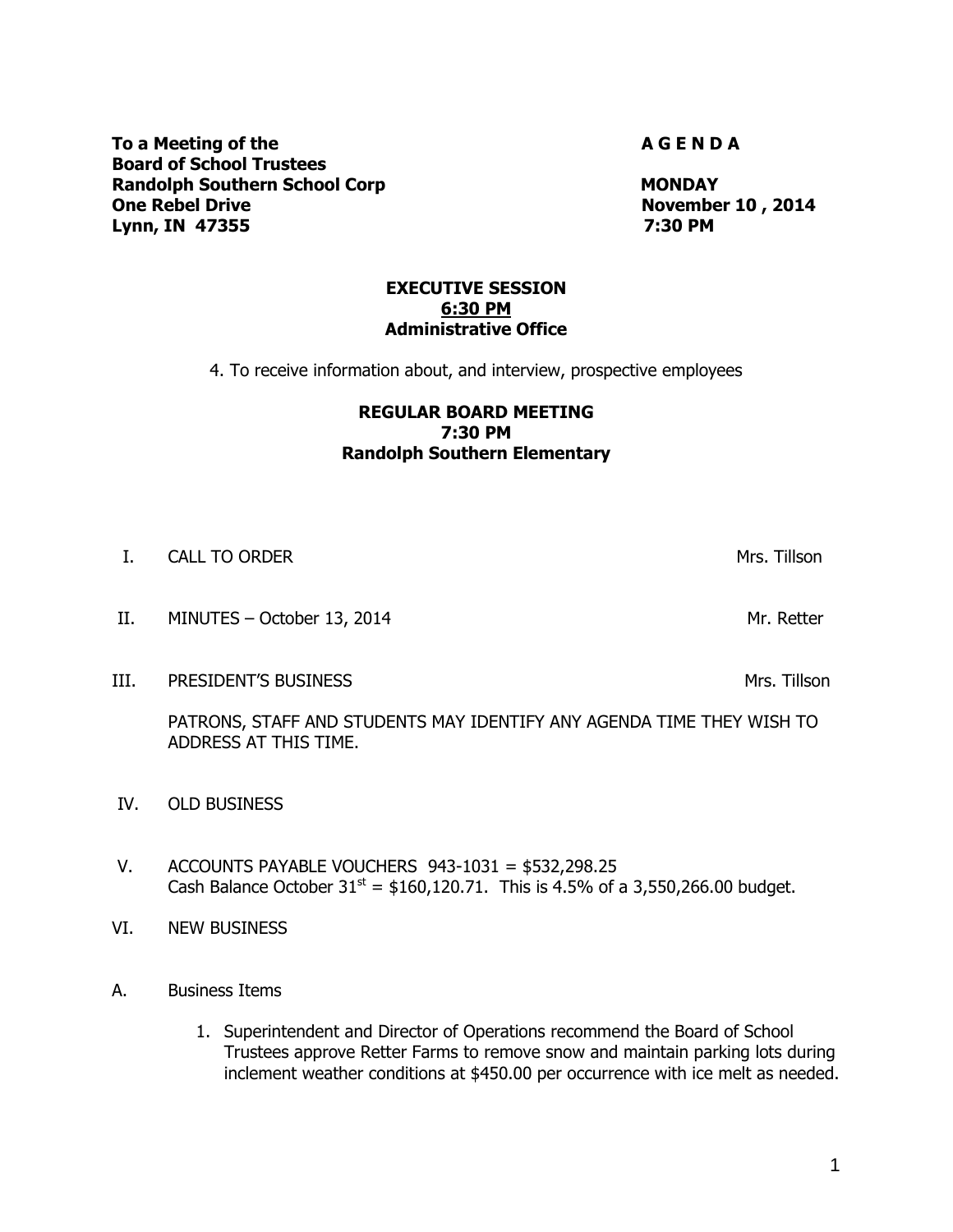2. High Ability Grant Approval

Superintendent and Broad Based Planning Committee recommend the School Board of Trustees approve the High Ability Grant as presented. The grant is for \$25,872 and earmarks funds toward teacher salaries, professional development, and supplies.

#### B. Personnel

1. Library Assistant

Superintendent and High School Principal recommend employment of Amanda Shinn for the Jr./Sr. High School Library Assistant position beginning November the 11 at \$9.45 per hour and seven hours a day.

2. Superintendent Contract Extension

Superintendent recommends the Board of School Trustees approve the contract extension and addendum as presented for Mr. Donnie Bowsman from November 17, 2014 – June 30, 2020. The proposed contract and details were published in the Winchester Gazette per Indiana Code 20-26- 5-4-3.

3. Jr./Sr. High School Principal Contract Extension

Superintendent recommends the Board of School Trustees approve the contract extension and addendum as presented for Mr. Donald J. Knotts from November 11, 2014 – June 30, 2018

4. Elementary Principal Contract Extension

Superintendent recommends the Board of School Trustees approve the contract extension and addendum as presented for Mr. Daniel Allen from November 11, 2014 – June 30 2018.

5. Coaching Positions Approval

Athletic Director, Elementary Principal, and High School Principal recommends the Board of School Trustees approve the following coaches for the 2014-2015 season per Master Contract. All candidates have a limited criminal history check on file.

Shawna Smith:  $5<sup>th</sup>$  grade Girls Basketball Coach  $-$  \$261.00 Amy Hinshaw: 5<sup>th</sup> Grade Girls Basketball Volunteer Coach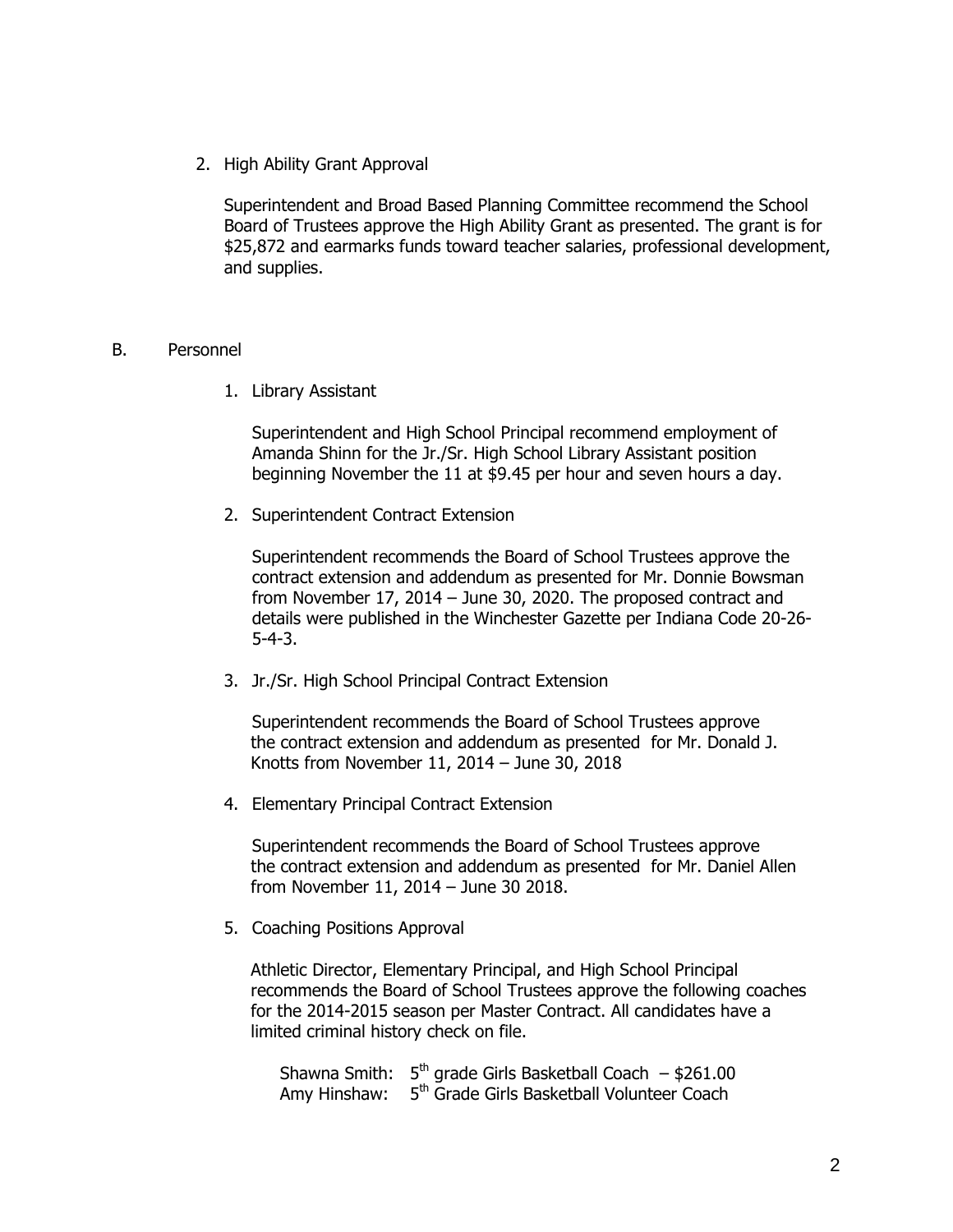Alisha Estabrook: Volunteer Assistant Color Guard Caroline Myers: Jr. High School Cheerleading Coach – \$626.00 John Lash: Boys Jr. Varsity Basketball Coach – \$2080.00 Jerry Barga: Boys Varsity Volunteer Assistant Coach Mr. Barga was previously approved as JV Boys Basketball Coach at the September 8<sup>th</sup> Board Meeting. He has requested to be a volunteer.

# C. Fund Raisers

1. Group: Elementary Music Contact Person: Wendy Harris Event: Sale of Christmas Program DVD Date: December 1 -17 Purpose: Pay for purchases needed for the Christmas Program Anticipated Income: \$250

# D. Facility Use Requests

1. Music Boosters

Superintendent and High School principal recommends the Board of School Trustees approve the use of the High School cafeteria for a Music Booster fundraiser – Cookies and Canvas on January 24, 2015 from 8:30 AM -2:30 PM.

2. Boys Basketball Traveling Teams Grades 3-6

Superintendent and High School principal recommends the Board of School Trustees approve the use of the Elementary and High School gyms for Boys Basketball Traveling Teams Grades 3-6 on Sundays, 2:00 PM – 5:30 PM, through December 1.

3. Girl Scouts

Superintendent and Elementary School principal recommends the Board of School Trustees approve the use of the Elementary Cafeteria for Girl Scout meetings every Friday after school starting November  $7<sup>th</sup>$  from 4:30-5:00.

4. Cheerleading Lock-In

Superintendent and High School principal recommends the Board of Trustees approve the use of the High School Gym on November  $14^{\text{th}}$  –  $15^{\text{th}}$ from 8:00 PM – 8:00 AM for a Cheerleading Lock-In. The event will be chaperoned by Lindsey Nicholson .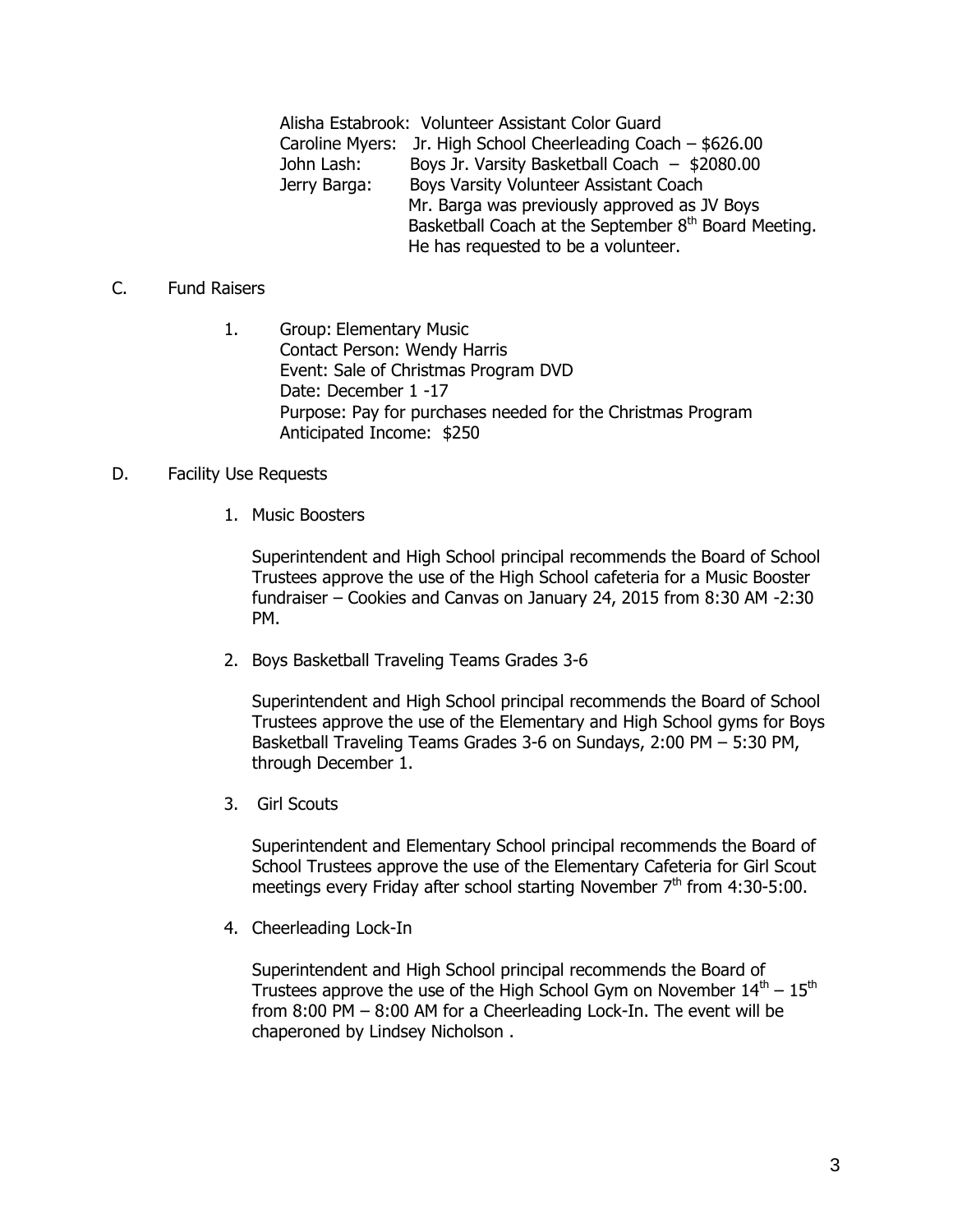- E. Field Trips
- F. Curriculum
- G. Board Policy
- H. School Board
- I. Job Descriptions
- J. Donations
- K. General

# VII. PRINCIPAL REPORTS

- A. High School
	- 1. College Fair
	- 2. ISTEP Pilot Test
	- 3. Cross Country Semi State
	- 4. Fun Friday
	- 5. Academic Update
- B. Elementary
	- 1. School Grade
	- 2. Archery
	- 3. Writing Prompts
	- 4. Response to Instruction

# VIII. SUPERINTENDENT REPORT

- A. Gas Consortium Meeting Update
	- 1. East Central Indiana Natural Gas Co-Op met October  $30<sup>th</sup>$ , 2014 to review market prices and usage updates. The board voted to hedge 93% of gas purchases for one year to protect against another harsh winter.
- B. Tuition Support Reconciliation Update

School Corporations will be reconciled on November 14<sup>th</sup>. Schools will gain or lose funds depending upon estimated ADM from July 2014 to actual September 2014 counts. RSSC estimated 468 and actual was 466. Honors program estimated at 8 students and actual is 11 students. Vocational education was estimated at 91 students and actual is 98 students. Special Education estimated at 119 students and actual is 96 students.